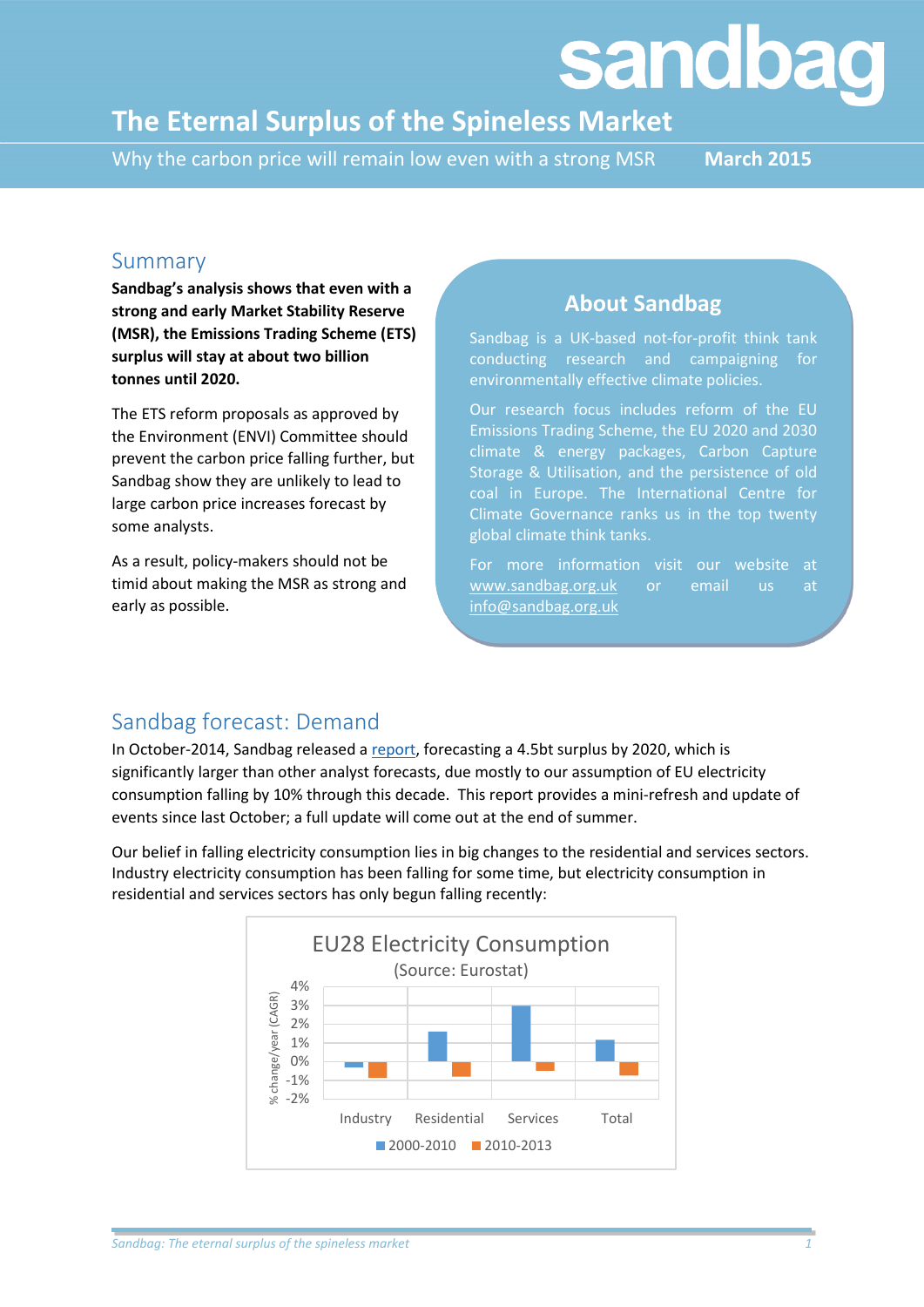Sandbag forecasts these falls in the residential and service sectors will accelerate:

- Firstly, new electrical growth is falling: new building rate of homes and offices is less half of last decade's levels, and many electrical products from air-conditioning to computers to setup boxes all are reaching saturation, compared to their rapid growth last decade.
- Secondly, new electrical appliances have seen recent rapid increases in efficiency, and the replacement of existing electrical items will lead to large falls in electricity consumption in the residential and service sectors this decade, we believe. This is especially true of computers, datacentres, heating and air-conditioning systems, lights, refrigeration and TV's.

Electricity consumption is critical to understanding the future ETS surplus. Only about 40% of the EU's electricity is from fossil, and since fossil is the most expensive marginal fuel, a 1% fall in electricity consumption leads to a 2.5% fall in fossil generation. This, in turn, leads to about a 2.5% fall in ETS power sector emissions. Coupled with fast-growing renewables, Sandbag forecasts that EU power sector emissions will fall by 34% from 2013 to 2020.

The latest data confirms our October-2014 analysis:

- 2014 electricity consumption fell an [estimated 2.7%](http://www.sandbag.org.uk/blog/2015/jan/14/eu-power-emissions-fell-more-8-2014/) in 2014. Although 2014 was very mild, weather-corrected electricity consumption also shows falls. The system operators that report weather-corrected electricity consumption are: Ital[y -2.1%,](http://www.terna.it/default/home_en/the_company/press_room/press_releases/pr_2015/pr_january_2015/Early_data_on_energy_consumption_2014.aspx) Franc[e -0.4%,](http://www.rte-france.com/sites/default/files/2015_01_27_pk_rte_2014_french_electricity_report.pdf) Spain [-0.2%;](http://www.ree.es/sites/default/files/downloadable/preliminary_report_2014.pdf) UK was -2.4% for Q1-Q3 [\(table 3c\)](https://www.gov.uk/government/uploads/system/uploads/attachment_data/file/388395/et1_3.xls), and Germany we estimate about -1.8% (based on [AGEB](http://www.ag-energiebilanzen.de/4-1-Home.html) - 3.5% actual fall, with over-generous 10TWh weather corrected).
- Initial 2015 electricity consumption gathered by Sandbag for Jan & Feb shows that UK, Italy and Czech was actually below the already low levels of Jan and Feb 2014.
- Buildings growth remains slow the amount of new buildings built in Europe in 2014 did not [pick up,](http://ec.europa.eu/eurostat/statistics-explained/index.php/File:EU28_building_production_and_building_permits_q_sa_2000-2014.png) and remains at 1/3rd of its 2007 peak, despite an overall pick-up in construction.
- Continued slow economic growth the IM[F downgraded](http://www.imf.org/external/pubs/ft/weo/2015/update/01/pdf/0115.pdf) EU growth forecasts for 2015- 16.
- EU household electricity prices [rose](http://ec.europa.eu/eurostat/tgm/refreshTableAction.do?tab=table&plugin=1&pcode=ten00117&language=en) by 2.7% in 2014, although industry prices fell by 2.4%.

Sandbag estimate 2014 EU electricity consumption was 5% lower than 2010 levels (see Figure 1). This means we are well on target for Sandbag's forecast of a 10% fall this decade.



*Figure 1: Change in Member State electricity consumption from 2010 to 2014 (Source: ENTSO-E)*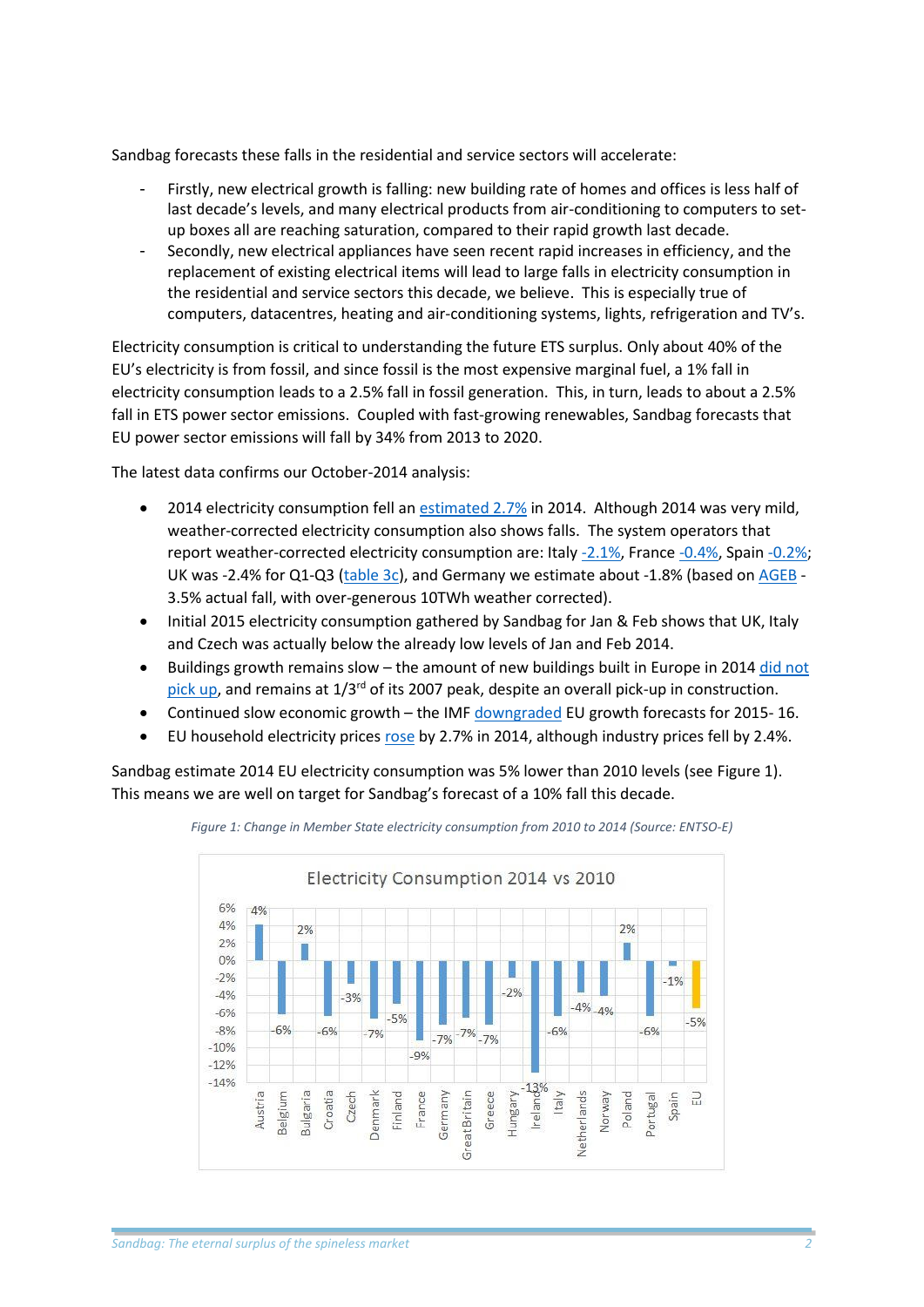We make 2 updates to our October forecast. First, a slight increase in total stationary emissions (+13mt in Phase 3). Second, we increase aviation demand, now the Commission has published more information on the cap and emissions (+161mt in Phase 3).

This reduces Sandbag's projected 2020 surplus from 4.5bt to 4.4bt.

#### Sandbag forecast: Supply

We also update our forecast for likely changes to the supply-side, being discussed as part of ETS reform.

We assume a final outcome for the Market Stability Reserve proposal similar to the Environment Committee amendments:

- The back-loaded allowances go direct into MSR (900mt).
- Unallocated allowances are added to the MSR.
	- $\circ$  The default is that the unallocated allowances are auctioned back to market, so to add them to the MSR directly requires a change of legislation.
	- o Sandbag recentl[y estimated](http://www.sandbag.org.uk/site_media/pdfs/reports/Avoiding_the_Avalanche.pdf) this applies to 754mt allowances from 2013 to 2020, as a result of cessations, capacity changes and unallocated NER.
- An early MSR start date of January 2018.
	- $\circ$  Due to the large Sandbag forecast surplus, this would mean auctions are reduced by 735mt across 2018 to 2020.
- No return of allowances to market through the "Innovation Fund", prior to 2020.

These measures will make a huge difference, reducing Phase 3 supply by 2.4bt (compared to 15.6bt, which is the legal cap).

However, even with this 2.4bt fall in supply, Sandbag still forecast the surplus would still be 2.0bt in 2020. In fact, on these assumptions, we forecast the surplus to continue at about 2bt from now until 2020: